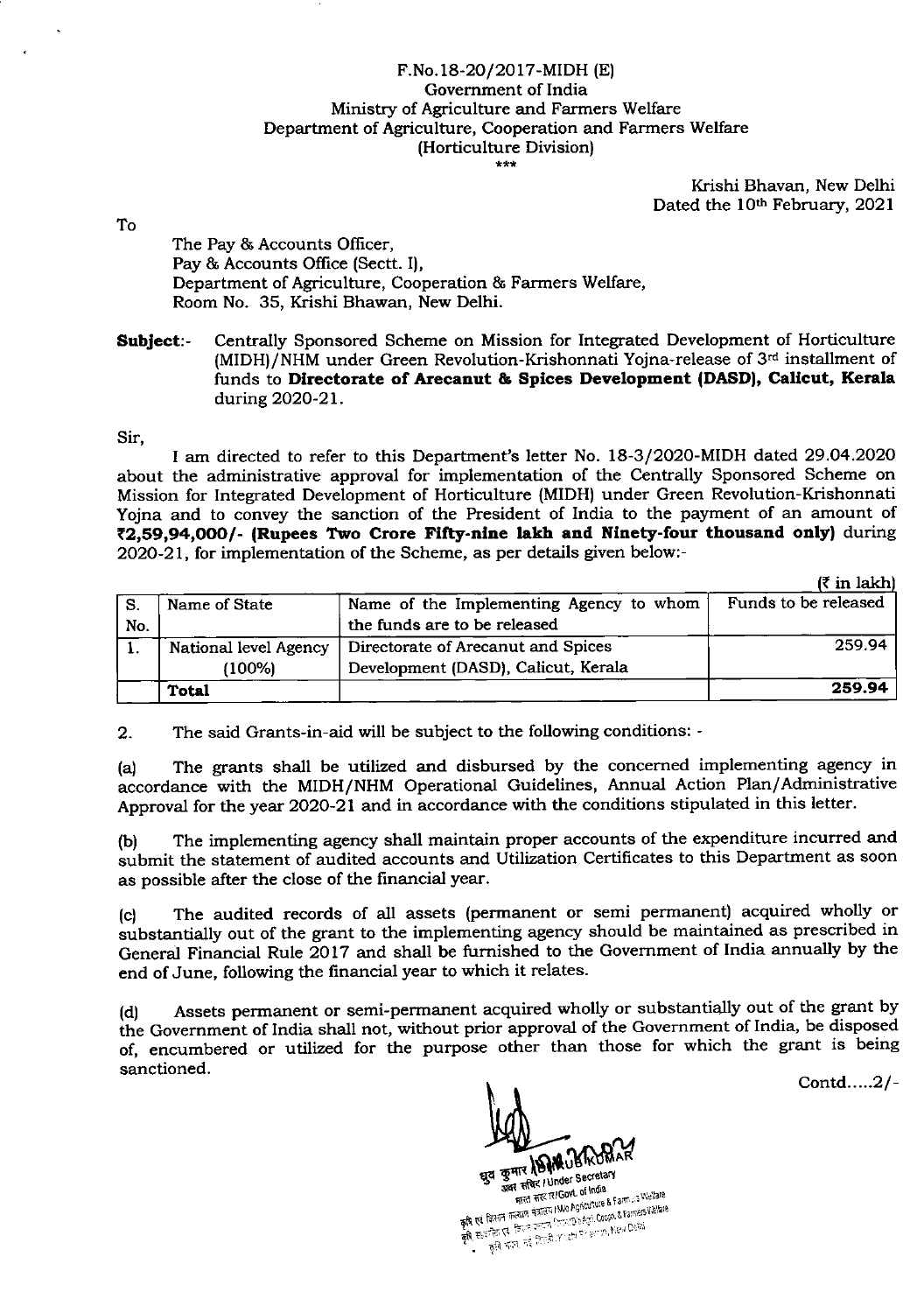(e) The accounts of the implementing agenry shall be open to Internal Audit of the Principal Accounts Officer, Department of Agriculture, Cooperation and Farmers Welfare as well as the Statutory Audit by the Comptroller & Auditor General of India at his discretion and he shall have the right to demand the production of books, accounts, connected vouchers and other documents and papers in this regard.

(0 The concerned implementing agency shall furnish the physical and financial progress report to this Department on monthly basis in the prescribed format.

(g) The Implementing Agencies will follow other terms and conditions contained in the General Financial Rules 2017, as amended from time to time.

(h) Any unspent balance of grant, which is not spent for the purpose for which it is sanctioned during the financial year shall be refunded to the Government of India or adjusted for further utilization at the end of the financial year. The funds shall be transferred electronically through RTGS System/Demand Draft to the Implementing Agencies.

(i) All grantee institutions shall submit Utilization Certificates in prescribed proforma (GFR-12A) on PFMS [Rule 86(6)].

0) The Further use of Grants in Aid being released by this sanction Order, is to be done through EAT module of PFMS. The Utilization Certificate not supported by the EAT module data is likely to be rejected and expenditure is not to be treated as regular. The agency would be forced to refund the amount received as the expenditure not appearing in EAT module data is not to be taken as expenditure incurred in accordance with the terms and conditions of this Sanction Order. I

3. The expenditure shall be debited to the following Head of Account:-

| Demand No. 1 (Plan) | (₹ in lakh)                                        |                      |
|---------------------|----------------------------------------------------|----------------------|
| Head of Account     | Description                                        | Funds to be released |
| MH-2401             | Crop Husbandry                                     |                      |
| 00.119              | Horticulture & Vegetable Crops                     |                      |
| 55                  | Green-Revolution-Krishonnati Yojna                 |                      |
| 04                  | Mission for Integrated Development of Horticulture |                      |
| 550431              | Grants-in-aid - General                            | 194.94               |
| 789                 | Special Component Plan for Scheduled Castes        |                      |
| 34                  | Green-Revolution-Krishonnati Yojna                 |                      |
| 04                  | Mission for Integrated Development of Horticulture |                      |
| 340431              | Grants-in-aid-General                              | 43.00                |
| 796                 | Tribal Area Sub-Plan                               |                      |
| 36                  | Green-Revolution-Krishonnati Yojna                 |                      |
| 04                  | Mission for Integrated Development of Horticulture |                      |
| 360431              | Grants-in-aid - General                            | 22.00                |
| <b>Total</b>        |                                                    | 259.94               |

Responsibility for ensuring/benefits as mentioned above solely lies with the State Horticulture Mission/Implementing Agency and it should be reflected in the progress report and post the data accordingly in NHM website also.

धुव कुमार FDHR dfl qE< I 11 Mica HTC TRIGOVL OF TIME<br>The factor Financial IMIo Agriculture &<br>Financial Action Action Section Agriculus मारत सरदार/Govt. of India कृषि एवं किसान<br>कृषि सहकरित एवं<br>गांधक कृषि गयन, नई दिल्ली /Knshi Bhawan, New Delhi

Contd......3/-